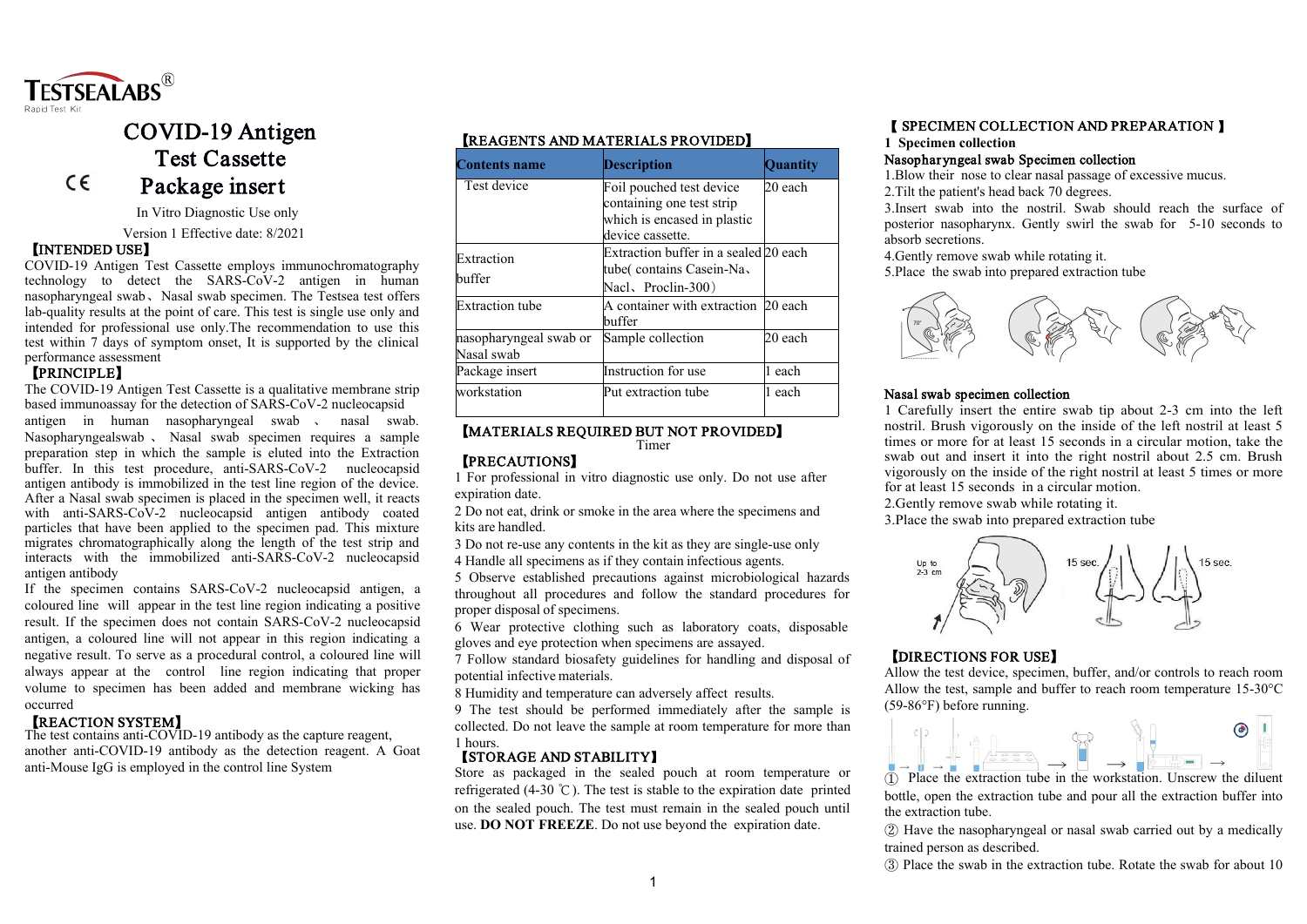

seconds while dripping the head against the inside of the tube to release the antigen in the swab.

④ Remove the swab while pressing the head of the swab against the inside of the extraction tube to expel as much liquid as possible from the swab. Dispose of the swab according to the disposal regulations for biological waste.

⑤ Screw the cap onto the extraction tube and make sure it is firmly in place.

⑥Place 3 drops of the sample vertically into the sample window of the test cassette. Read the resultafter 10-15 minutes. Read the result within 20 minutes. Otherwise, a repetition of the test is recommended.

# **【**INTERPRETATION OF RESULTS**】**



**Positive:** Two red lines appear. One red line appears in the control positive if even a faint line appears.The intensity of the test line can vary depending on the concentration of the substances present in the sample.

Negative: Only in the control zone  $(C)$  a red line appears, in the test zone (T) no line appears. The negative result indicates that there are no SARS-CoV-2 antigens in the sample or the concentration of the antigens is below the detection limit.

**Invalid:** No red line appears in the control zone (C). The test is invalid even if there is a line in the test zone (T). Insufficient sample volume or incorrect handling are the most likely reasons for failure. Review the test procedure and repeat the test with a new test cassette

**If the problem persists, stop using the testimmediately and contact the distributor**

#### **【**QUALITY CONTROL**】**

#### **Internal quality control**

Internal quality controls are included in the test. The colour line appearing in the control area (C) is an internal positive procedure control which confirms adequate specimen volume and correct procedure technique.

#### **External Control**

Control standards are not provided with this kit; however, as a matter of good laboratory practice, it is recommended that positive and state and local guidelines concerning the frequency of assaying external quality control materials

## **【**LIMITATIONS**】**

1.This test detects both viable (live) and non-viable, SARS-CoV and COVID-19. Test performance depends on the amount of virus (antigen) in the sample and may or may not correlated with viral culture results performed on the same sample.

2.A negative test result may occur if the level of antigen in a sample is below the detection limit of the test.

3.The performance of COVID-19 Antigen Test Cassette was evaluated using the procedures provided in this product insert only. Modifications to these procedures may alter the performance of the test.

4.False negative results may occur if a specimen is improperly collected, transported, or handled.

5.Positive test results do not rule out co-infections with other pathogens.

6.Positive test results do not differentiate between SARS-CoV and COVID-19.

7.Negative test results are not intended to rule in other non-SARS viral or bacterial infections.

zone (C) and one red line in the test zone (T). The test is considered<br>days, should be treated as presumptive and confirmation with a 8.Negative results from patients with symptom onset beyond seven molecular assay, if necessary, for patient management may be performed.

> 9.If the differentiation of specific COVID-19 viruses and strains was needed, additional testing, in consultation with state or local public health departments is required

#### **【**PERFORMANCE CHARACTERISTICS**】**

1 Clinical Sensitivity and Specificity

**For Nasopharyngeal Swab Specimen**

The COVID-19 Antigen Test Cassette was compared with a commercial PCR

The patients presenting the COVID-19 like symptoms within seven  $(7)$  days of symptom onset at the study sites were enrolled.

A total of 375 nasopharyngeal swab specimens collected, and 125 nasopharyngeal swab positive specimens from individual symptomatic patients (within 7 days of onset were considered evaluate using the for the test without any training provided.

#### **Clinical performance with positive nasopharyngeal swab** within 7 days of symptom onset against the comparator method

|                                    |                      | Comparator PCR | Total                      |     |  |
|------------------------------------|----------------------|----------------|----------------------------|-----|--|
|                                    |                      | positive       | negative                   |     |  |
| COVID-19                           | positive             | 122            | 4                          | 126 |  |
| Antigen<br><b>Test</b><br>Cassette | negative             | 3              | 246                        | 249 |  |
| Total                              |                      | 125            | 250                        | 375 |  |
| Positive<br>(PPA)                  | Percent<br>Agreement |                | 96.8%; 95%CI (91.8%~99.0%) |     |  |
| Negative<br>(NPA)                  | Percent<br>Agreement |                | 98.8%; 95%CI (96.3%~99.8%) |     |  |
|                                    | .                    | $\sim$         |                            |     |  |

#### **Positive results broken down by days since symptom onset:**

| Days post<br>Number of<br>Symptom<br>samples |             | <b>PCR</b><br>positive | COVID-19<br>Antigen Test              |  |
|----------------------------------------------|-------------|------------------------|---------------------------------------|--|
| onset                                        |             |                        | Cassette                              |  |
|                                              | 3           | 3                      | $3/3=100\%$                           |  |
| 2                                            | $\mathbf Q$ | 9                      | $9/9=100\%$                           |  |
| 3                                            | 14          | 14                     | $14/14=100\%$                         |  |
| $\overline{4}$                               | 17          | 17                     | $17/17=100\%$                         |  |
| 5                                            | 22          | 22                     | $21/22 = 95.4\%$                      |  |
| 6                                            | 26          | 26                     | $25/26 = 96.1\%$                      |  |
|                                              | 34          | 34                     | $33/34=97.0\%$                        |  |
| Total                                        | 125         | 125                    | 122/125=97.6%<br>95% Cl: (94.9%-100%) |  |
|                                              |             |                        |                                       |  |

### **Clinical performance with negative nasopharyngeal swab**

| Number of samples<br>PCR | PCR.<br>Negative result | COVID-19 Antigen<br><b>Test Cassette</b> |
|--------------------------|-------------------------|------------------------------------------|
| 250                      | 250                     | 246/250=98.4%                            |
| Total                    | N/A                     | 98.4% :95% Cl                            |
|                          |                         | $(96.9\% - 99.9\%)$                      |

The Clinical specificity with Nasopharyngeal Swab negative Specimen is 98.4%:95%Cl (96.9%-99.9%)